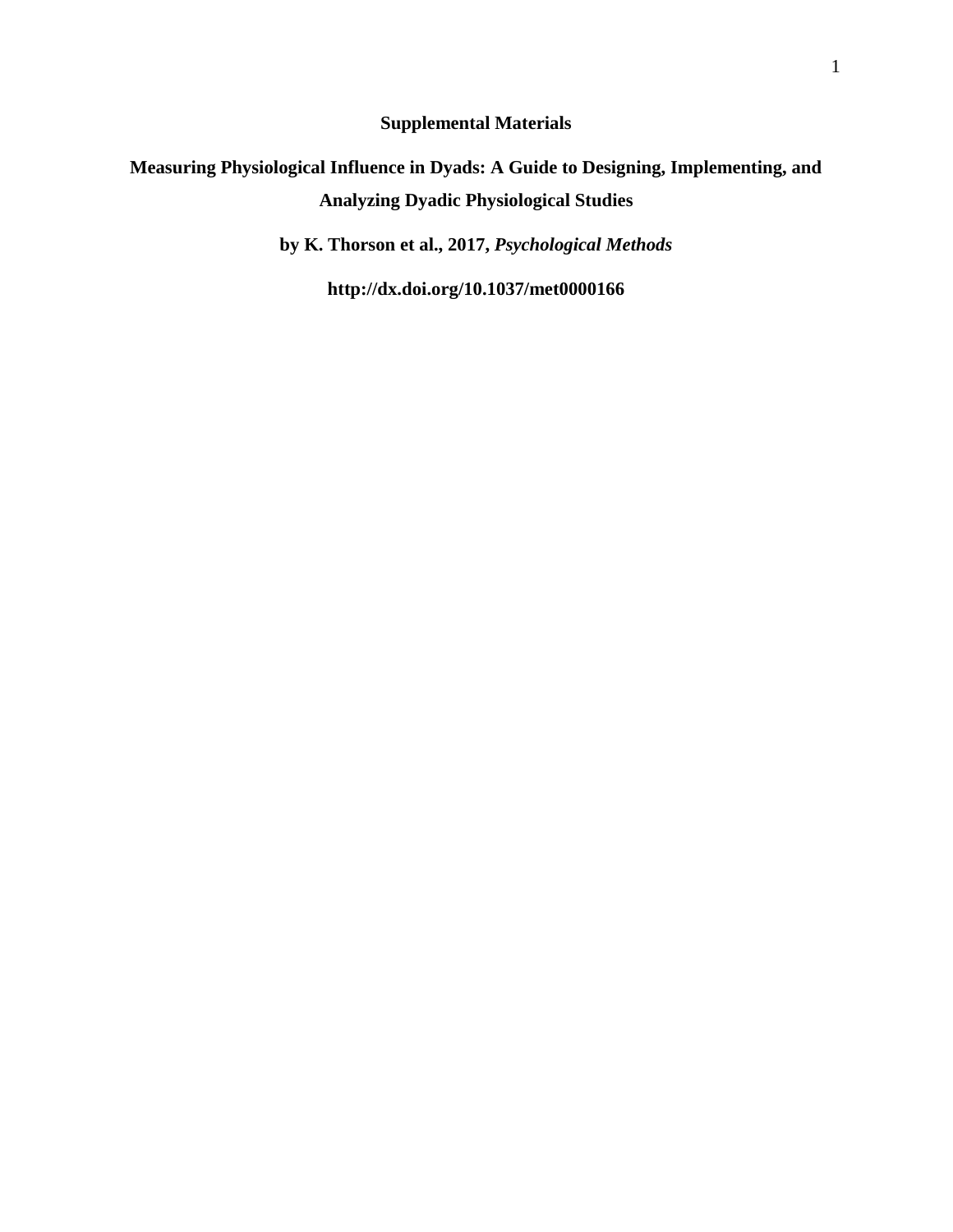#### **Graphing Values for Individual Dyad Members over Time**

In the main text, we recommend graphing physiological values for individual dyad members over time to aid in the decision regarding interval length. If responding is relatively stable, shorter intervals may not be necessary. Here, we provide syntax for graphing individual estimates. In the first step, researchers need to sort their data by person (we use "id 1 00"). In the second step, researchers plot physiological values (here "pepreact\_R") by time and join the values by a straight line.

```
PROC SORT DATA=FMinfluence OUT=sort;
BY id 1 00;
RUN;SYMBOL1 COLOR=blue INTERPOL=join;
PROC GPLOT data=sort;
PLOT pepreact R*time / HMINOR = 0;BY id 1 00;
 run;
quit;
```
**Figure S1:** Syntax for graphing values for individual dyad members over time.

### **Lag Length**

To create lagged receiver and sender physiology variables, the SAS syntax in Figure S2 can be used. Once the file is sorted by participant and time (line 3), lagged variables can be created (lines 4 and 6). Once the lagged variables are created, the variables should be marked as missing for the first time point (lines 5 and 7). Without this step, the lagged variables at the first time point would have the values of the previous participant at the last time point. For example, if Participant 3 had a PEP value of -5 at the last time point, Participant 4 would have a PEP value of -5 at the first time point. Marking the first time point as missing will eliminate this problem. In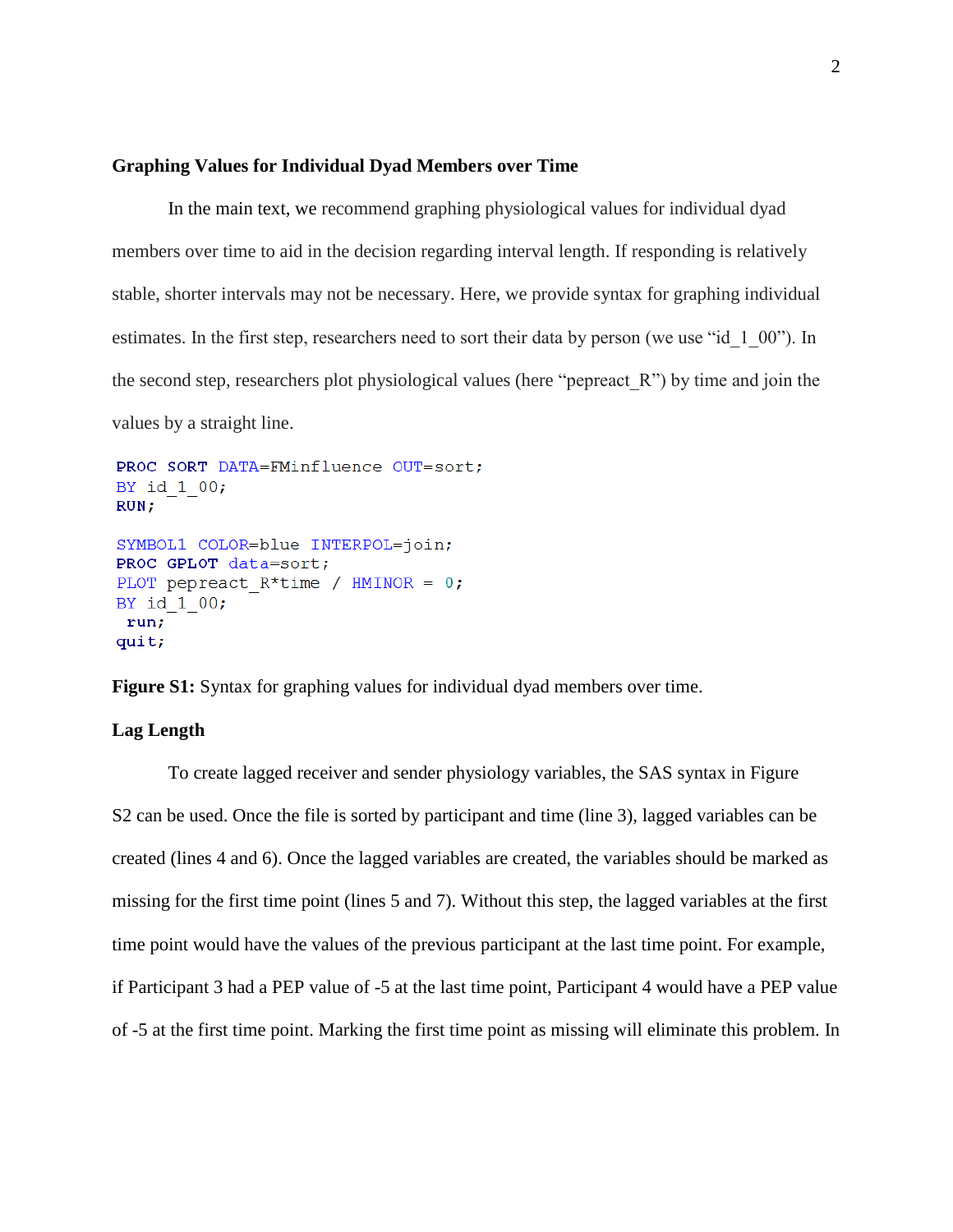lines 8 through 11 of this syntax, we look at the mean values for the lagged variables at every time point, making sure that there are no lagged data at the first time point.

If there are multiple phases within a study (e.g., a baseline interval, a high-conflict interaction, and then a low-conflict interaction), researchers should lag variables within each phase. To do this, the file should be sorted by participant and time, lagged variables should be created, and then values at the first time point of each new phase should be marked as missing. This ensures that values from one interval are not used to predict values within another interval.

```
DATA FMcontagion 3 notime10;
                                           (1)SET data. FMcontagion 3 notime10;
                                           (2)BY id 1 00 time;
                                           (3)pep lag R = \text{lag}(\text{pepreact } R);
                                       (4)IF \overline{first}. id 1 00 THEN pep lag R = .; (5)
 pep lag S = \text{lag}(\text{pepreact } S);
                                       (6)IF first. id 1 00 THEN pep lag S = .; (7)
 RUN;
PROC MEANS DATA=FMcontagion 3 notime10 noprint nway ;
                                                                 (8)CLASS time;
                                                                  (9)VAR pep lag R pep lag S;
                                                                 (10)OUTPUT OUT=data2 MEAN=pep lag R mean MEAN=pep lag S mean; (11)
RUN;
```
**Figure S2:** Syntax for lagging variables.

#### **Test of Distinguishability**

When a data set contains all distinguishable dyads (e.g., every dyad has one partner in an experimental condition and one partner in a control condition, or all dyads contain one female partner and one male partner), one can conduct a formal test of "distinguishability" for the fixed and random effects. In the basic model, there are three fixed effects that may differ as a function of the distinguishing factor: the intercept, the stability path, and the influence path. To test whether these parameters differ as a function of the distinguishing variable, one must include the main effect of the distinguishing variable and moderate the stability and influence paths by the distinguishing variable. In terms of random effects, partners may differ in the variances for the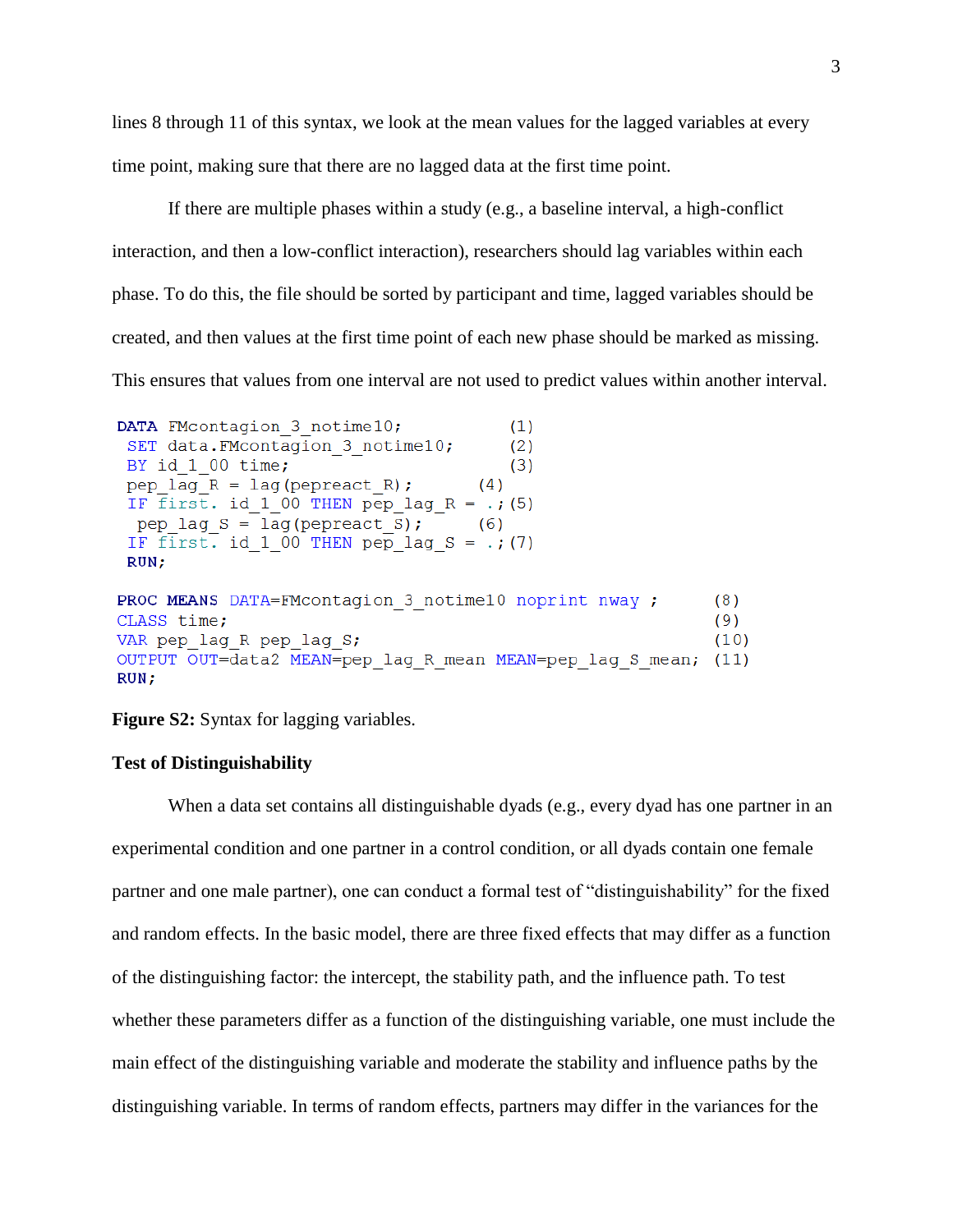intercept, the stability path, and the influence path all possible within-person and between-dyad members' covariances may also differ for the types of partners. Lastly, there may also be "heterogeneity of error variances" for the two dyad members. We illustrate how to compare models in which these parameters are forced to be equal across partners, to those in which these parameters are allowed to vary as a function of the distinguishing variable, in the supplemental material. We encourage researchers to conduct this test to find the most parsimonious model. For example, a research may find that in a data set with heterosexual couples, the husbands and wives' error variances are homogeneous (and forcing them to be equal does not worsen the fit of the model), and so estimating a pooled error variance simplifies the model.

To conduct a test of distinguishability, two models must be estimated: one model that treats dyads as distinguishable, and one that treats them as indistinguishable. Distinguishability can occur in the fixed effects and/or the random effects. Below we present the test of distinguishability using the data from Example 1 presented in the main text. In this example, gender is the distinguishing factor. We conduct a full test of distinguishability on the fixed and random effects at the same time (sometimes referred to as the omnibus test of distinguishability), but this test can be conducted to compare any effects in the model (e.g., just the fixed effects, just the random effects of the intercept, just the random effects of slopes, etc.).

In the two models presented in Figures S3 and S4, for the fixed effects, gender is included in three places: as a main effect, moderating the stability path, and moderating the influence path. These three effects are included in the example below in the syntax for the distinguishable case. Thus, there are three more fixed effects in the distinguishable case: gender, an interaction term of gender by the stability path, and an interaction term of gender by the influence path.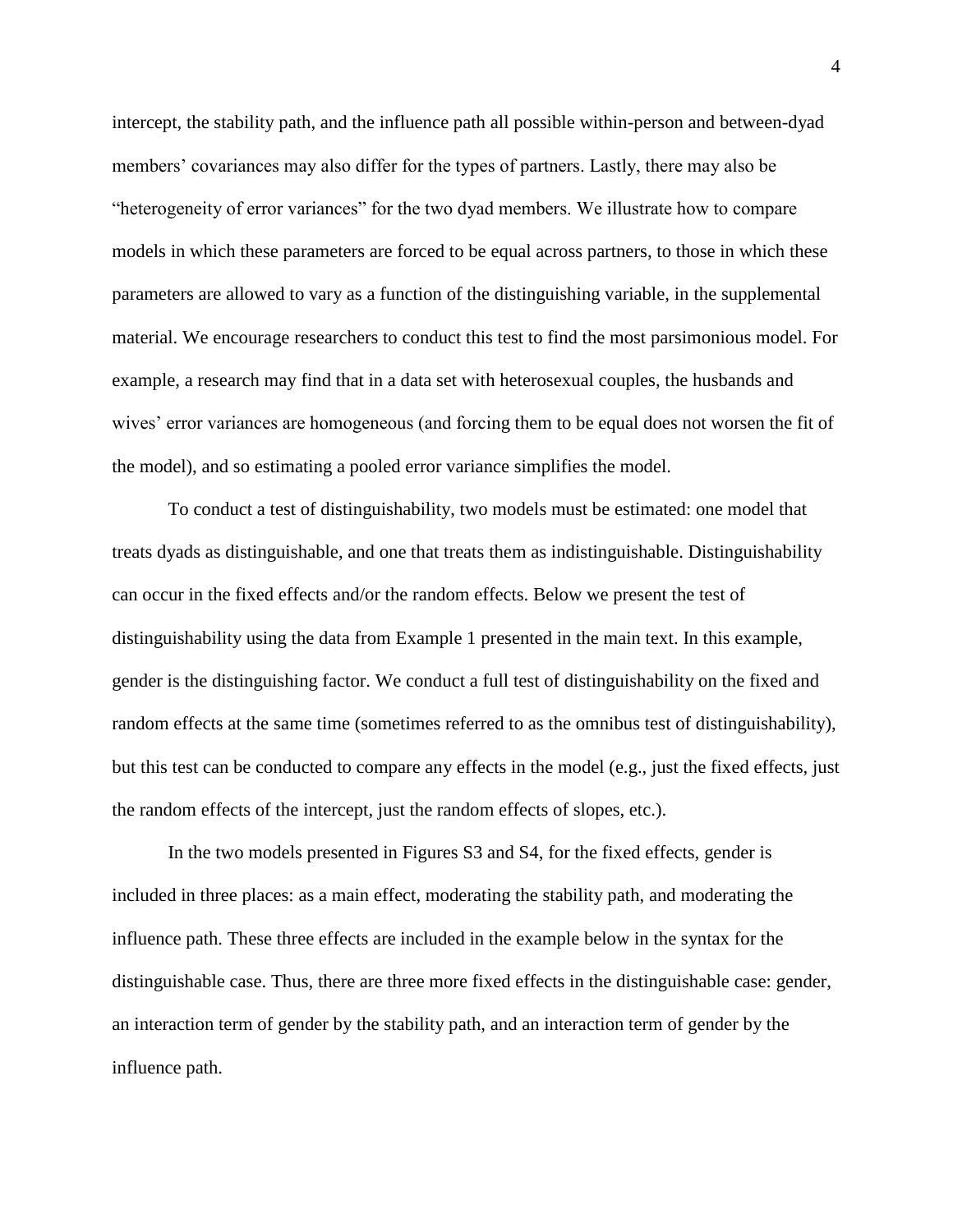For the random effects, gender can be used to estimate separate variances and separate covariances. In the example below, we estimate the random effect of the intercept, the stability path, and the influence path. For illustration purposes, we have trimmed out the covariances, but these can easily be added back into the model (and the test of distinguishability can be done on these, too). The distinguishable model therefore estimates two intercept variances (one for women, one for men), two random effects of the stability path (one for women, one for men), two random effects of influence (one for women, one for men), and two error variances (using CSH—compound symmetry heterogeneous, which gives separate error variances for the two partners, as compared to CS—compound symmetry—in the indistinguishable model). There are therefore four more random effects estimated in the distinguishable case: an error variance, intercept variance, stability slope variance, and influence slope variance.

Taken together, two models will be estimated. The distinguishable model will test for moderation by the distinguishing factor at the level of the fixed effects and will also allow for separate error variances and covariances for men and women. In total, there are seven more parameters in the distinguishable model. Because these two models will be compared and changes have been made between them at the level of the fixed effects, ML (Maximum Likelihood) estimation must be used instead of the default method REML (Restricted Maximum Likelihood). The statement "METHOD =  $ML$ " can be added to the SAS syntax after "COVTEST."

Once these models are estimated, a  $\chi^2$  difference test can be computed by subtracting the deviances of the two models (called " -2 Log Likelihood" under Fit Statistics). Because there is a difference of seven degrees of freedom between the distinguishable model and the indistinguishable model, a  $\chi^2$  test with seven degrees of freedom can be estimated. One can then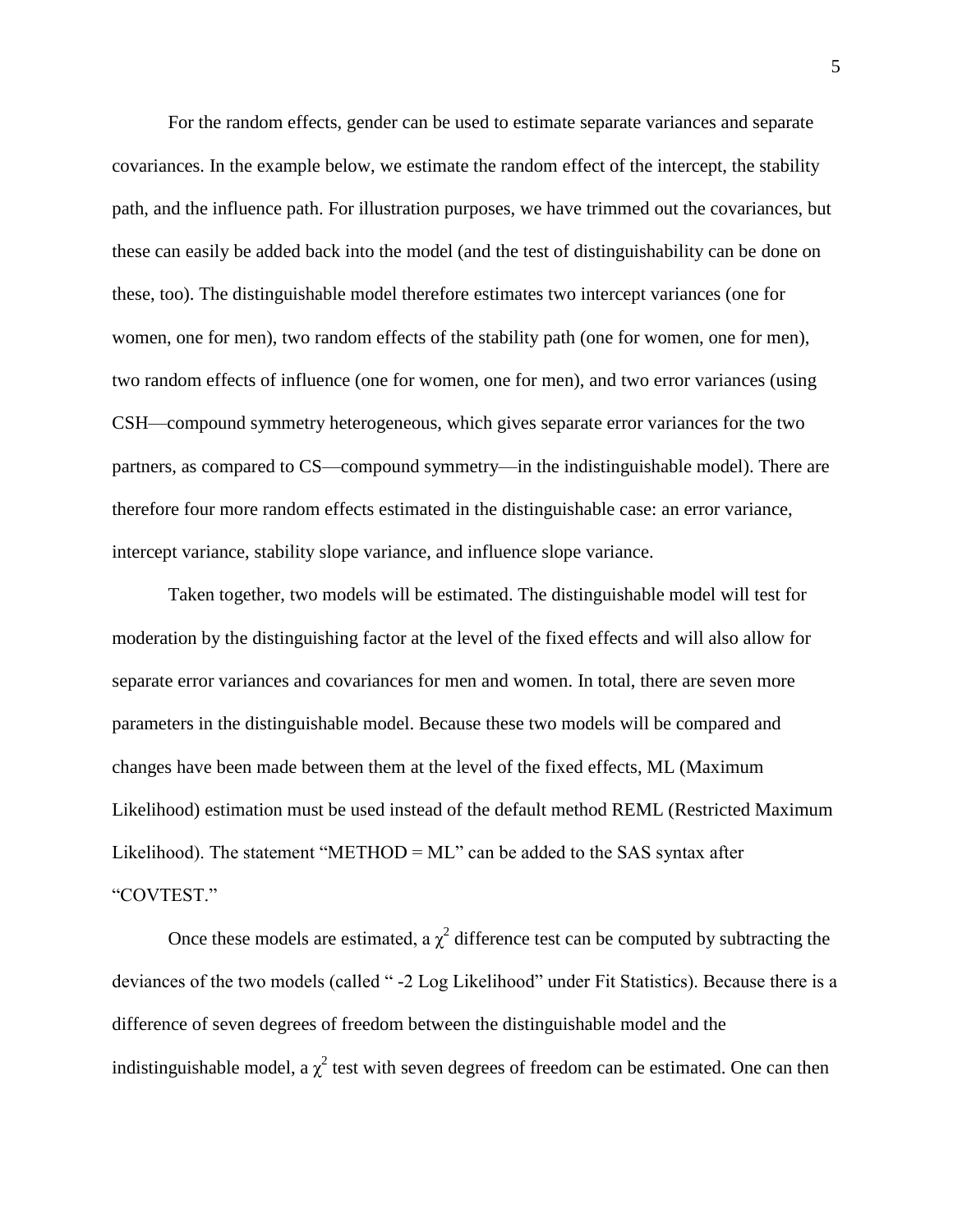look up the critical value of a  $\chi^2$  with seven degrees of freedom (which is 14.067). The deviance for the distinguishable model is 23870.2, and the deviance for the indistinguishable model is 23925.1. The  $\chi^2$  difference between these two models is 54.9, which, with 7 degrees of freedom, is statistically significant. Thus, we would need to treat dyads as distinguishable because setting parameter constraints that force dyads to be indistinguishable significantly worsened the fit of the model. If the  $\chi^2$  difference test was not significant, dyads could be treated as indistinguishable as setting parameter constraints that force dyads to be indistinguishable would not have significantly worsened the fit of the model.

```
PROC MIXED COVTEST METHOD=ML;
CLASS dyad obs id gender class;
MODEL pepreact R = gender pep lag RC pep lag SC
gender*pep lag RC
gender*pep lag SC
/CL S DDFM=satterth;
RANDOM male female male*pep lag RC female*pep lag RC male*pep lag SC
female*pep lag SC /SUB=dyad TYPE=VC;
REPEATED gender class / TYPE=csh SUB=dyad*obs id;
run;
```
**Figure S3:** Syntax for the distinguishable model.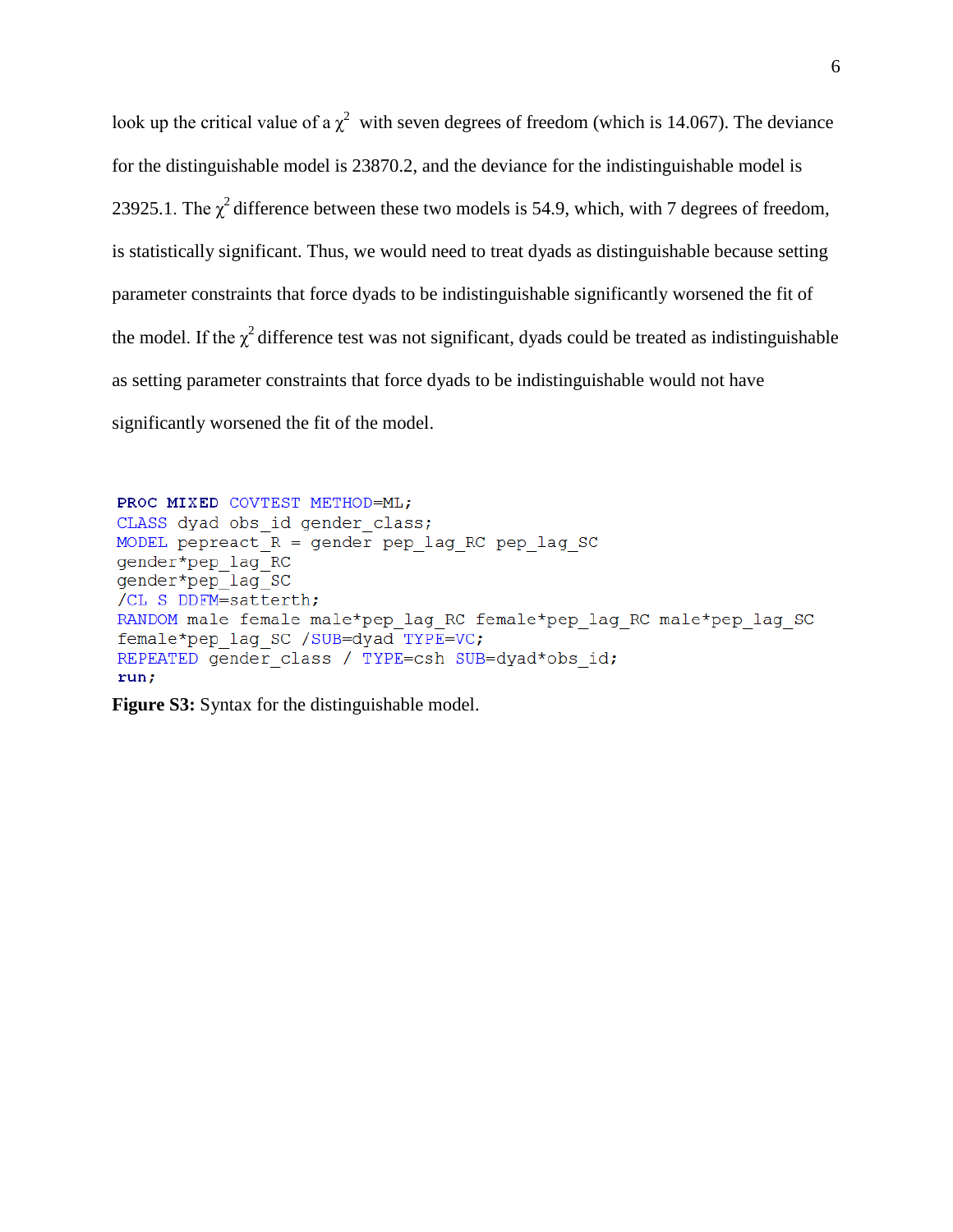```
DATA hhh;
INPUT parm row col value;
DATALINES;
1 1 1 11 2 2 1233124413 5 5 1
3 6 6 1
÷
RUN;PROC MIXED COVTEST METHOD=ML;
CLASS dyad obs id partnum 1;
MODEL pepreact R = pep lag RC pep lag SC
/CL S DDFM=satterth;
RANDOM I1 I2 I1*pep lag RC I2*pep lag RC I1*pep lag SC I2*pep lag SC
/SUB=dyad TYPE=lin(3) LDATA=hhh;
REPEATED partnum 1 / TYPE=cs SUB=dyad*obs id;
run;
Figure S4: Syntax for the indistinguishable model.
```
## **Random Effects**

In an ideal world, the random effects in one's model would be fully saturated, resulting in 24 random effects for distinguishable dyads (six variances: parameters 1, 2, 3, 4, 5, and 6 in Table S1; six within-person covariances: 7, 8, 9, 10, 11, and 12; nine between-person covariances: 13, 14, 15, 16, 17, 18, 19, 20, and 21; two residual variances and one common covariance) or 14 random effects for indistinguishable dyads (three variances: parameters 1, 2, and 3 in Table S2; three within-person covariances: parameters 4, 5, and 6; six between-person covariances: 7, 8, 9, 10, 11, and 12; one residual variance and one common covariance).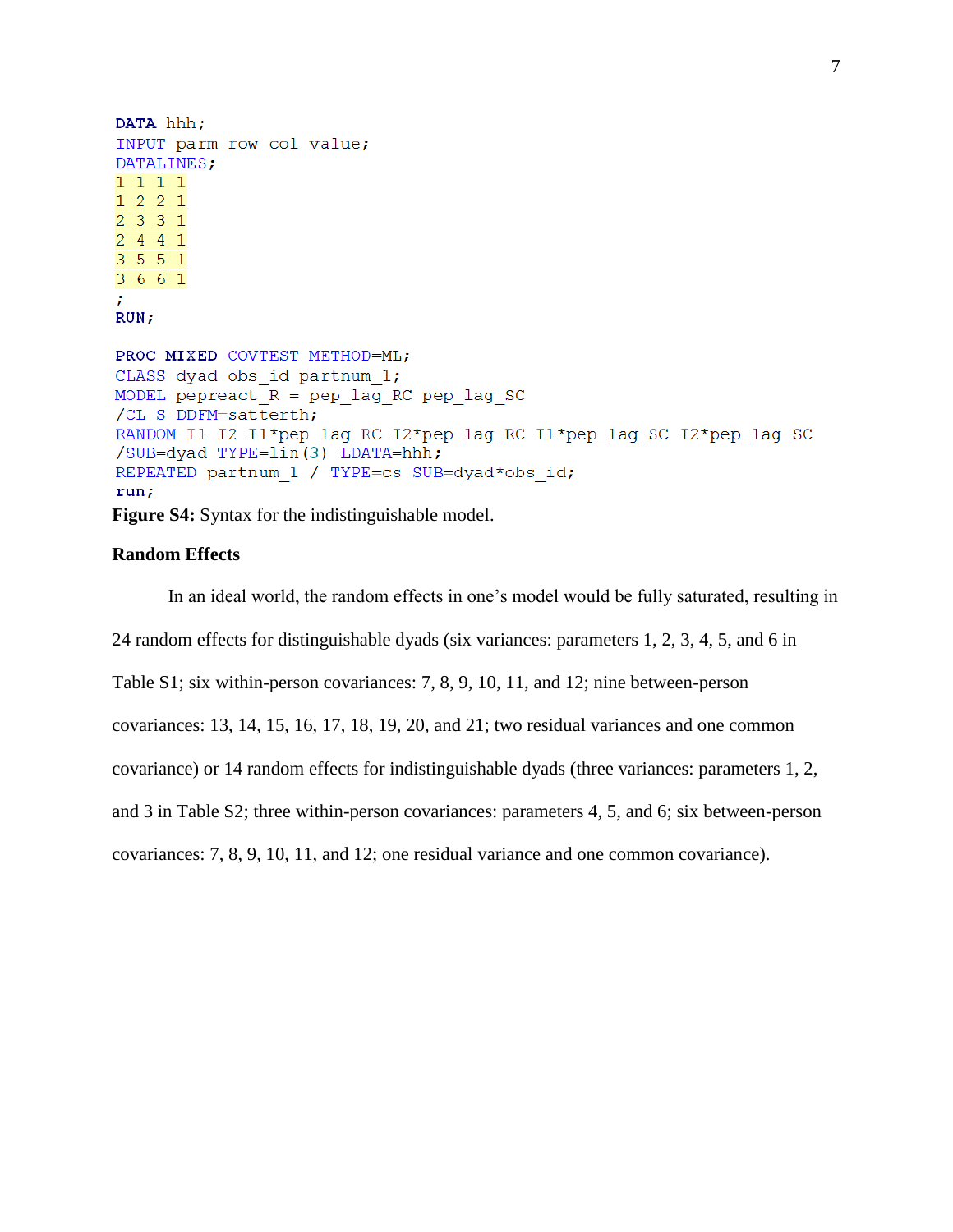|                                                            |    | 2. | 3. | 4. | 6. |
|------------------------------------------------------------|----|----|----|----|----|
| 1. Intercept for P1                                        |    |    |    |    |    |
| 2. Intercept for P2                                        | 13 |    |    |    |    |
| 3. Slope for receiver<br>PEP (time <sub>t</sub> -1) for P1 |    | 18 |    |    |    |
| 4. Slope for receiver<br>PEP (time $_{t}$ -1) for P2       | 16 | 10 | 14 | 4  |    |
| 5. Slope for sender PEP<br>$(timet-1)$ for P1              | 8  | 19 | Q  | 21 |    |
| 6. Slope for sender PEP<br>$(timet-1)$ for P2              |    |    |    |    | n  |

**Table S1.** Possible random effects parameters in a stability and influence model with distinguishable dyads.

**Table S2.** Possible random effects parameters in a stability and influence model with indistinguishable dyads.

|                                                            |    | 2. | 3. | 4. | 5. | 6. |
|------------------------------------------------------------|----|----|----|----|----|----|
| 1. Intercept for P1                                        |    |    |    |    |    |    |
| 2. Intercept for P2                                        |    |    |    |    |    |    |
| 3. Slope for receiver<br>PEP (time <sub>t</sub> -1) for P1 |    | 10 |    |    |    |    |
| 4. Slope for receiver<br>PEP (time $_{t}$ -1) for P2       | 10 |    |    |    |    |    |
| 5. Slope for sender PEP<br>$(timet-1)$ for P1              |    | 11 |    | 12 |    |    |
| 6. Slope for sender PEP<br>$(timet-1)$ for P2              |    |    |    | h  |    |    |

#### **Stability and Influence Model with Indistinguishable Dyads**

To demonstrate an analysis with indistinguishable dyads, we analyze data from a study similar to that of Example 1, where the only methodological difference is that all dyads were composed of two female participants. The primary difference in this analysis is that fixed and random effects are estimated to be the same across both members of the dyad (see Figures S5 and S6 for syntax). For the fixed effects, this is done by removing gender and any interactions with gender as predictor terms. For the random effects, this is done by creating a matrix which specifies constraints for the (co)variance parameters. In this example, we specify seven random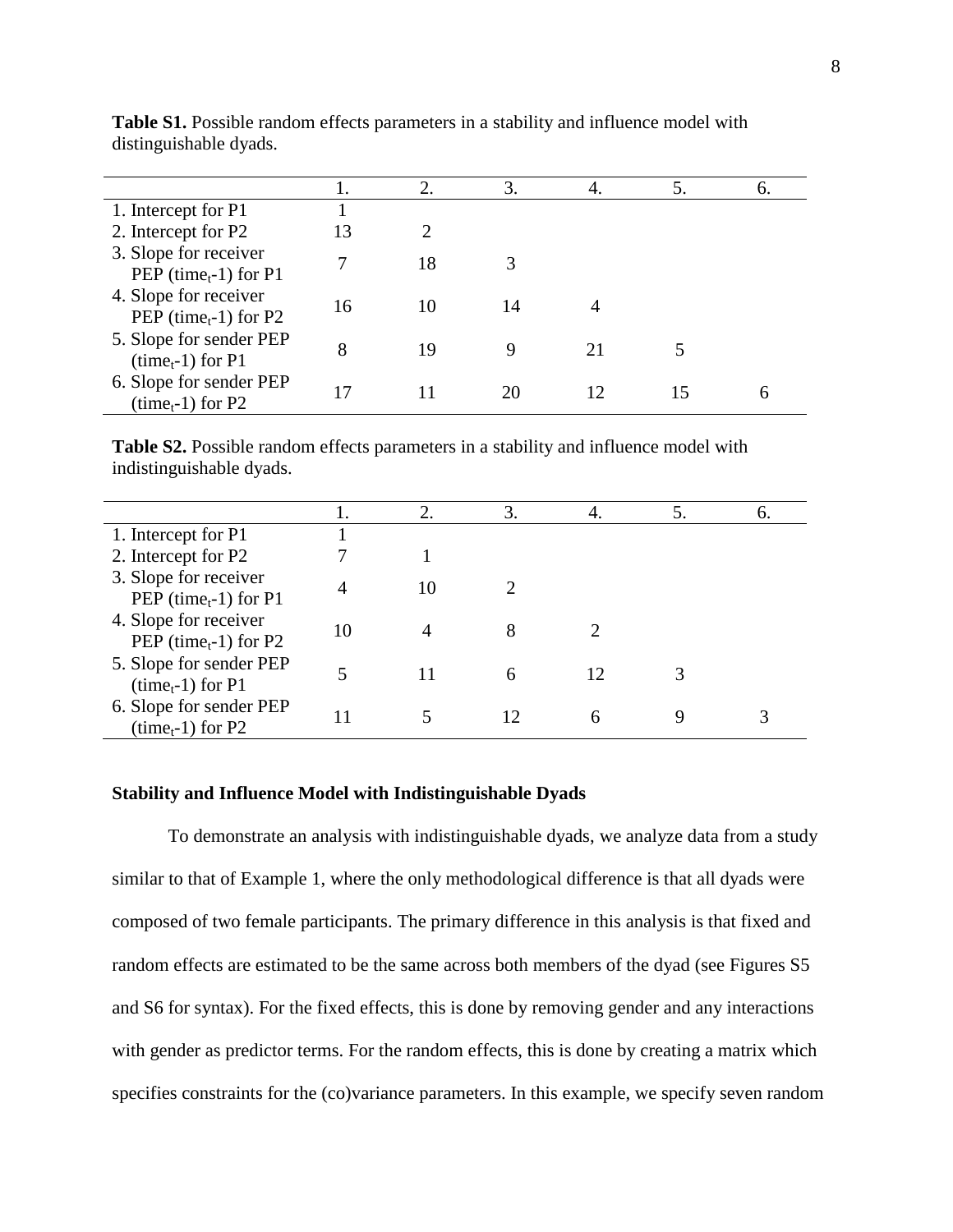effects (see Table S3): variance in the intercepts (1), variance in receiver lag (2), between-person covariance of intercepts (3), between-person covariance of receiver lag (4), within-person covariance of intercepts with receiver lag (5), between-person covariance of intercepts with receiver lag (6), and variance of sender lag (7). Note that these random effects are the same as the ones specified in Example 1, but there are no longer separate random effects for each member of the dyad (as there were for men and women in Example 1).

**Table S3.** Variance covariance matrix with parameter constraints for the analysis of repeated measures indistinguishable dyadic data.  $P1$  = partner 1;  $P2$  = partner 2.

|                                                            | 2. | 3. | 4. | 6. |
|------------------------------------------------------------|----|----|----|----|
| 1. Intercept for P1                                        | 3  |    | 6  |    |
| 2. Intercept for P2                                        |    | 6  |    |    |
| 3. Slope for receiver<br>PEP (time <sub>t</sub> -1) for P1 |    |    | 4  |    |
| 4. Slope for receiver<br>PEP (time $_{t}$ -1) for P2       |    |    |    |    |
| 5. Slope for sender PEP<br>$(timet-1)$ for P1              |    |    |    |    |
| 6. Slope for sender PEP<br>$(timet-1)$ for P2              |    |    |    |    |

data hhh;

**Figure S5.** Syntax to set the parameter constraints outlined in Table S3.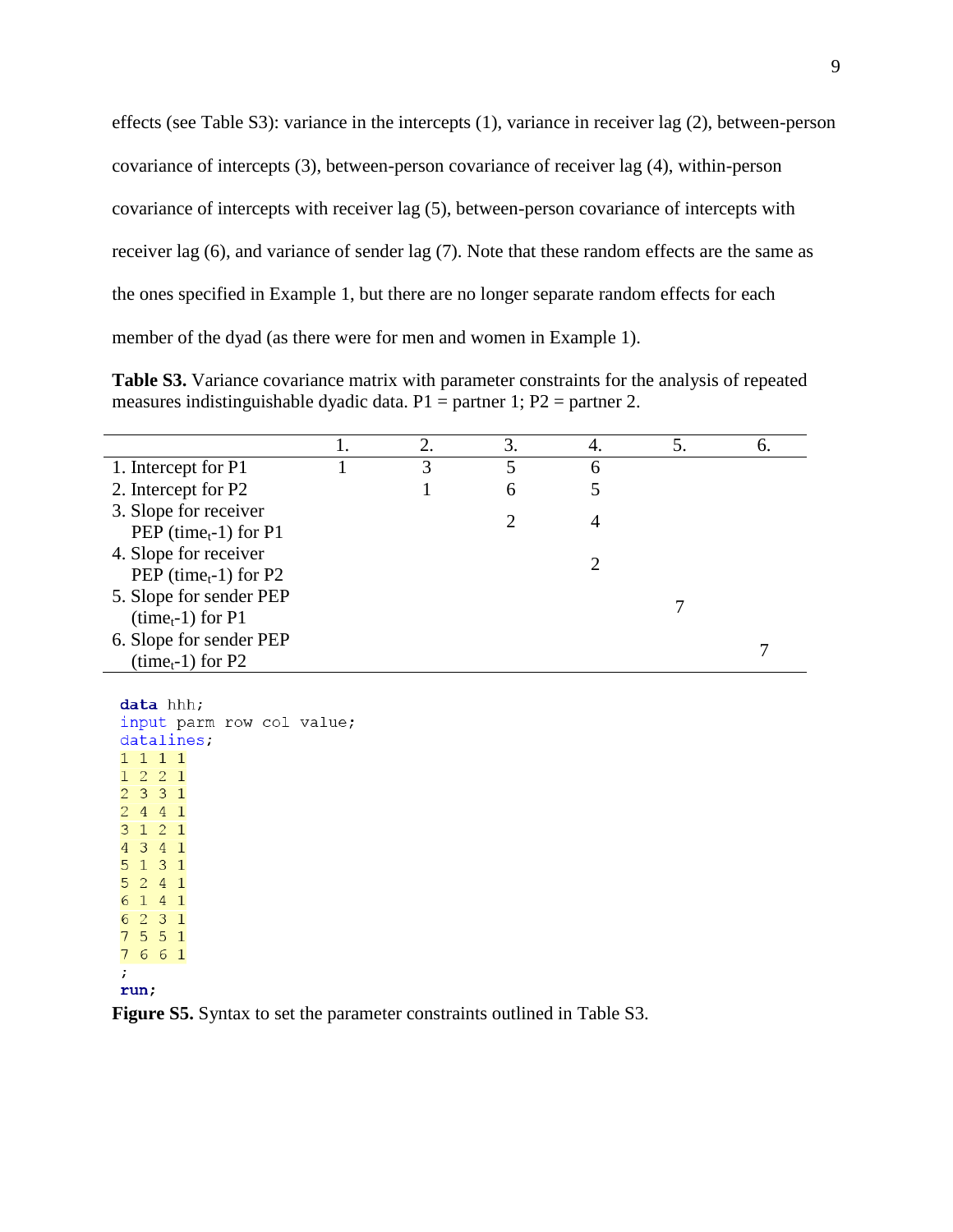Because gender is not a distinguishing variable in this example, it is no longer included in the MODEL statement as a fixed effect, nor does it interact with the stability or influence slopes. We use three new variables in this analysis: 1) partnum 1, which arbitrarily codes one dyad member as 1 and one dyad member as 2, 2) I1, which is coded 1 when partnum\_1=1 and 0 when partnum\_1=2, and 3) I2, which is coded 0 when partnum\_1=1 and 1 when partnum\_1=2.

```
PROC MIXED COVTEST; (1)
CLASS obs id dyad partnum 1; (2)
MODEL pepreact R = pep lag RC pep lag SC (3)
/CL S DDFM=satterth; (4)
RANDOM I1 I2 I1*pep lag RC I2*pep lag RC I1*pep lag SC I2*pep lag SC (5)
/GCORR SUB=dyad TYPE=lin(7) LDATA=hhh;
                                              (6)REPEATED partnum 1 /TYPE=cs SUB=dyad*obs id; (7)
PARMS (1.) (.4) (.0) (.0) (.0) (.0) (\overline{0.}) (\overline{0.}) (.2) (.2); (8)run;
```
**Figure S6.** Syntax for a two-level crossed model with indistinguishable dyads.

In lines 2 and 7, "partnum 1" replaces "gender class" as the variable that distinguishes between the dyad members of each dyad. In line 5, we list the variables to be used in the variance covariance matrix shown in Table S3. In line 6, TYPE=lin(7) specifies seven error covariances to be estimated for the variables listed and "LDATA=hhh" specifies that the matrix "hhh" will be used to place constraints on these parameters such that each covariance is the same for both members of the dyad. In line 8, The PARMS statement gives starting values for the covariance parameters. There must be a value for each covariance parameter in the model; in this case, there are nine: seven covariances, one common covariance, and one residual covariance. These can be adjusted to help the model converge.

Results for the fixed effects, which can be interpreted in the same manner as those in Example 1, are shown in Table S4. In this example, both the stability and influence paths are significant, indicating that receivers' PEP reactivity is both a function of their own PEP reactivity at the prior time point and senders' PEP reactivity at the prior time point. Influence in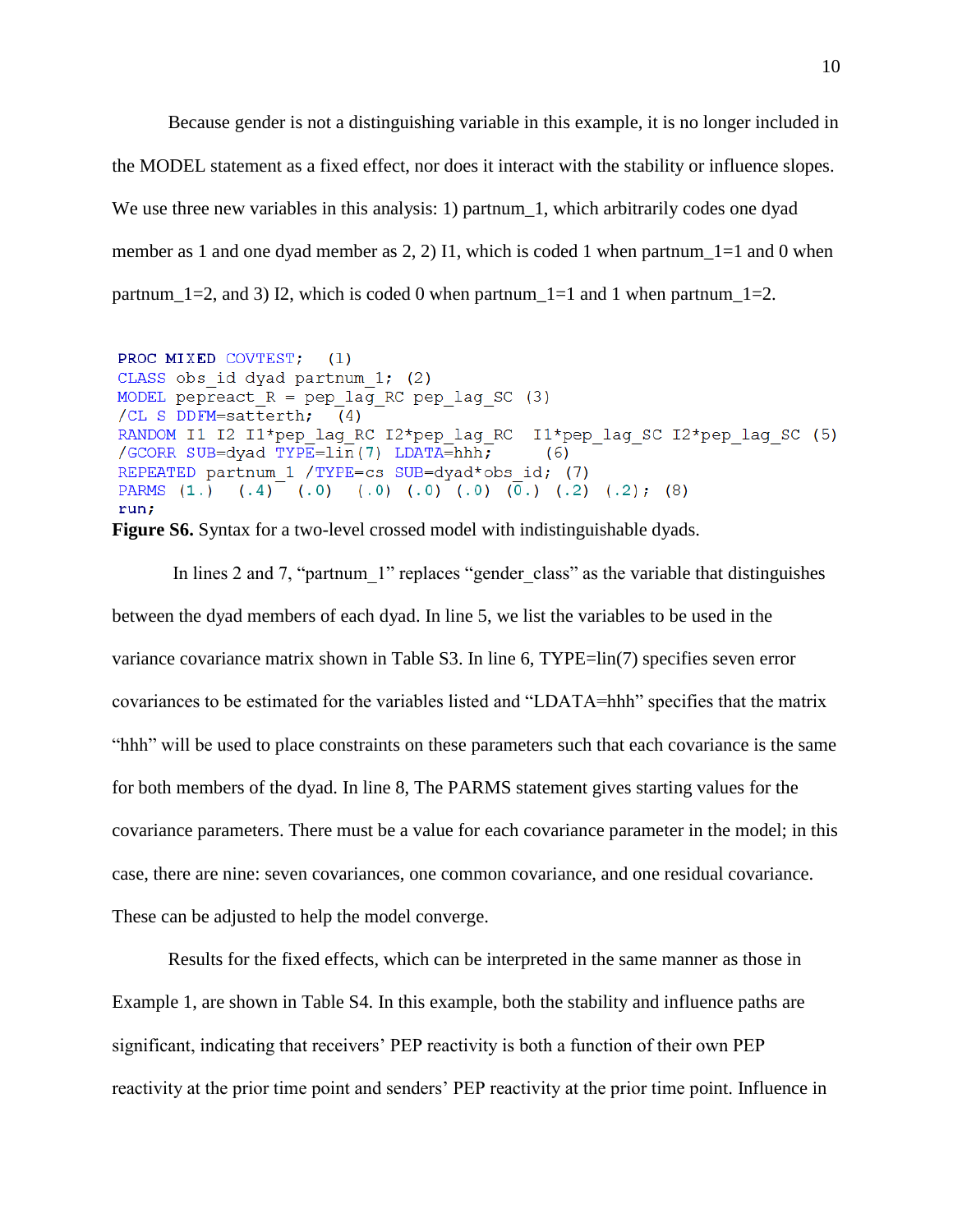this example is positive, meaning that higher values of sender PEP reactivity at one time point are associated with higher values of receiver PEP reactivity at the following time point.

| Effect     | Estimate |      | $SE$ Df $T$ |                          | $\boldsymbol{D}$ | Lower CI | Upper CI |
|------------|----------|------|-------------|--------------------------|------------------|----------|----------|
| Intercept  | $-1.78$  |      |             | $0.46$ 23.2 -3.87 < 0.01 |                  | $-2.74$  | $-0.83$  |
| pep_lag_RC | 0.39     | 0.03 | 26.2        | 13.39                    | < 0.001          | 0.33     | 0.45     |
| pep_lag_RC | 0.05     | 0.02 | 41.4        | 2.05                     | .046             | 0.001    | 0.09     |

**Table S4.** Fixed effects estimates.

The estimates for the random effects are shown in Table S5. Note that the output from SAS will list the random effects as "LIN(1)", "LIN(2)", and so on. These numbers correspond to the matrix specified in Figure S5. These results allow us to answer questions such as whether there is variance in the extent to which participants are stable in PEP reactivity (yes), whether there is variance in the extent to which participants are influenced in their PEP reactivity (no), and whether PEP reactivities of two dyad members at the same time point are correlated (yes).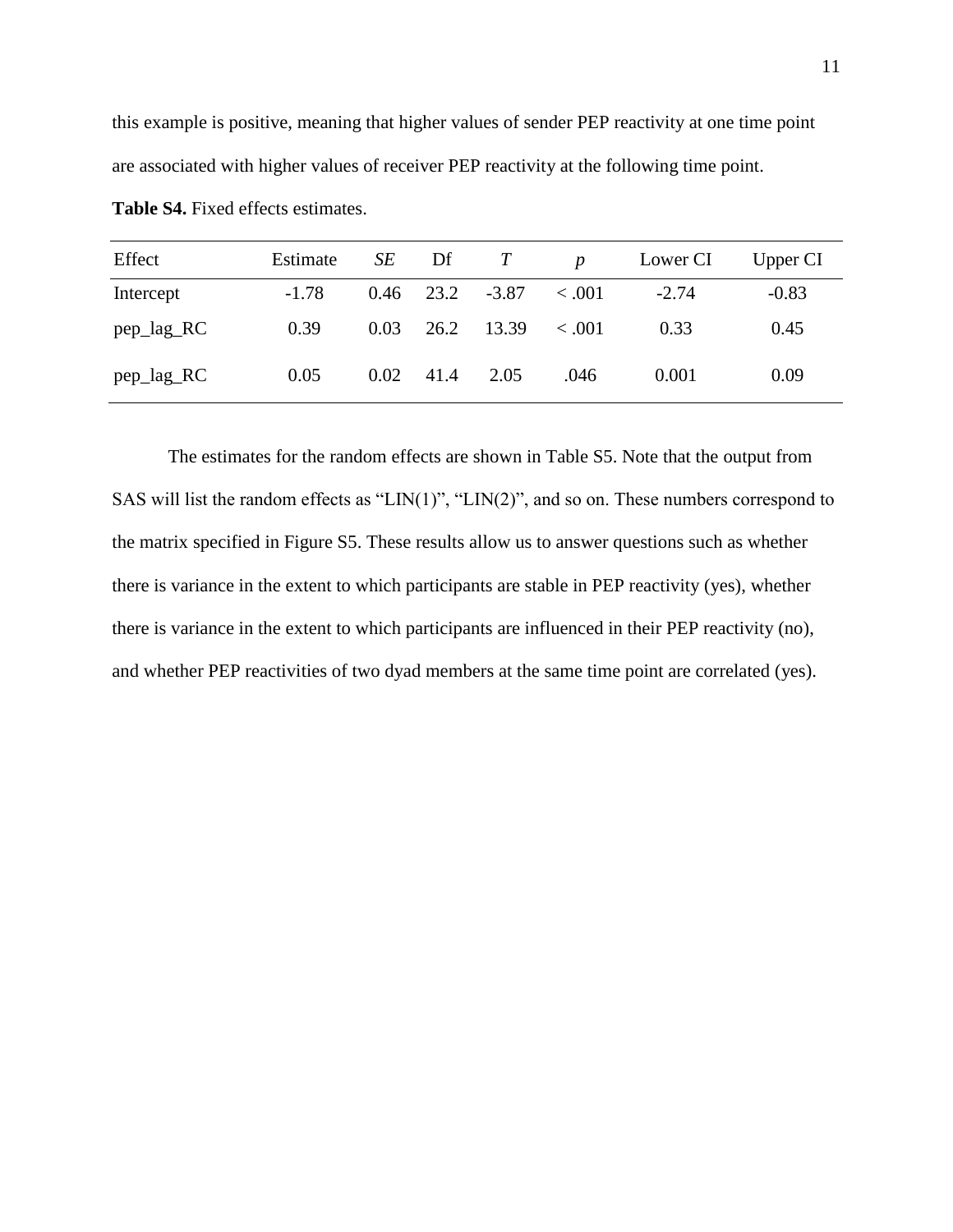**Table S5.** Random effects estimates.

| Random effects ([co-]variances)                                                               | Estimate | <b>SE</b> | $Z_{\cdot}$   | $\boldsymbol{p}$               |
|-----------------------------------------------------------------------------------------------|----------|-----------|---------------|--------------------------------|
| Variance of intercept                                                                         | 12.99    | 3.00      |               | $4.32 \div .001$               |
| Variance of receiver lag                                                                      | 0.03     |           |               | $0.01 \quad 3.66 \quad < .001$ |
| Between-person covariance of one partner's intercept with the<br>other partner's intercept    | $-1.79$  |           | $2.88 - 0.62$ | 0.53                           |
| Between-person covariance of one partner's receiver lag and the<br>other partner's sender lag | $-0.01$  |           | $0.01 - 0.59$ | 0.56                           |
| Within-person covariance of intercept with receiver lag                                       | $-0.17$  |           | $0.12 - 1.40$ | 0.16                           |
| Between-person covariance of one partner's intercept with the<br>other partner's receiver lag | $-0.21$  |           | $0.13 - 1.65$ | 0.10                           |
| Variance of sender lag                                                                        | 0.01     | 0.01      | 1.67          | 0.10                           |
| Common covariance                                                                             | 1.84     |           | 0.37 5.03     | $\leq .001$                    |
| Residual variance                                                                             | 10.24    |           |               | $0.43$ 23.90 < 0.01            |

# **Graphing Influence**

When physiological influence changes over time or is moderated by behaviors, a figure of these results may aid in presentation. To graph influence, only the influence coefficient and coefficients for interaction terms including influence should be used to create predicted influence values. For a basic example, we use the results from Table 10 to create the graph in Figure S7. The Y axis represents predicted physiological influence values, which are slope values. Sender questions asked are represented on the X axis, at a low value (one standard deviation below the mean, which is -1.49) and at a high value (one standard deviation above the mean, which is 1.49). We only use the influence coefficients to create our four predicted values (influence at low sender questions asked and influence at high sender questions asked for both males and females): "pep\_lag\_SC," "gender\*pep\_lag\_SC," "qasked\_SC\*pep\_lag\_SC," and

"gender\*qasked\_SC\*pep\_lag\_SC." Recall that gender is coded as -1 for females and 1 for males. We do not need to use the influence by *receiver* questions asked coefficients because the figure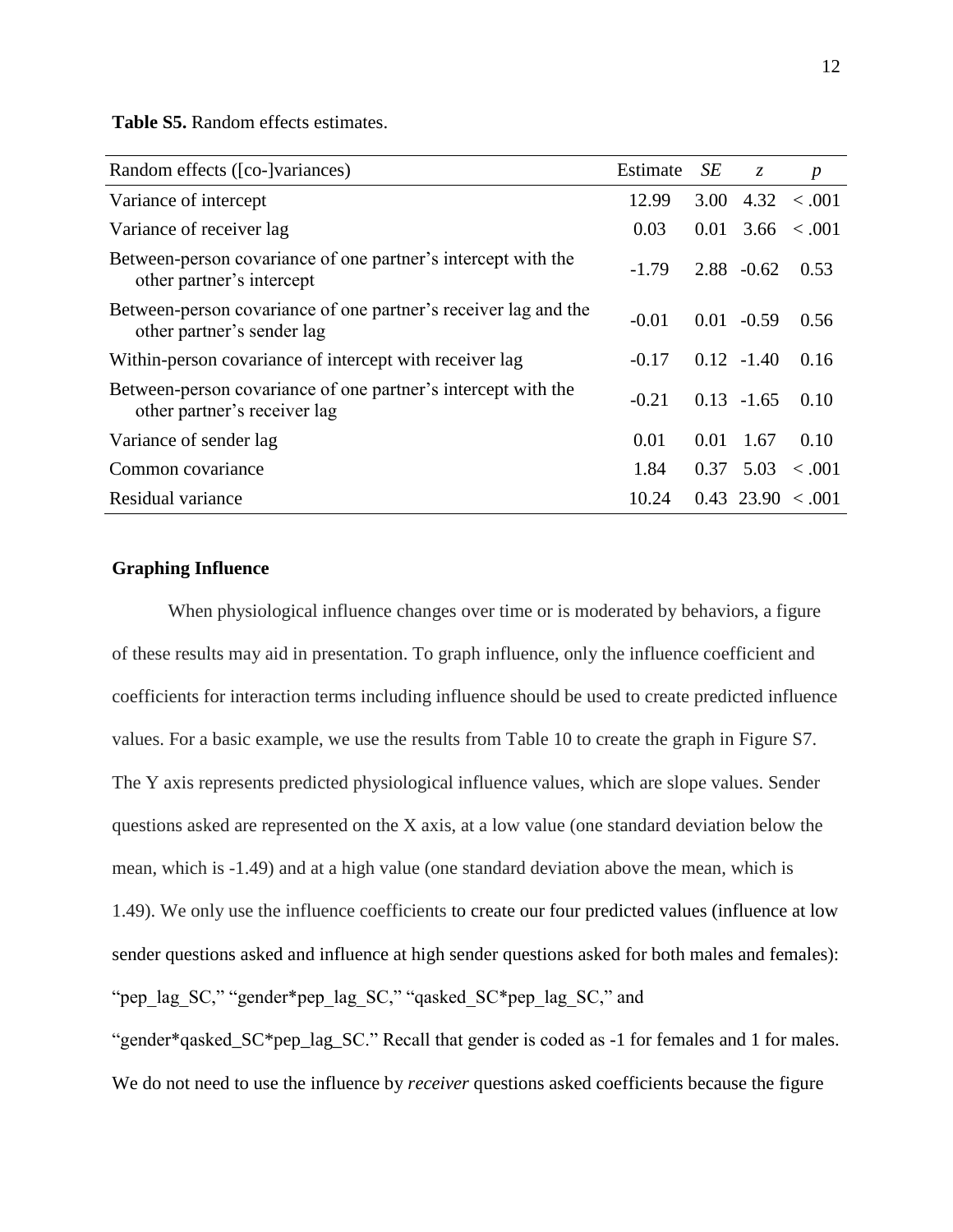we are creating is when receiver questions asked is at its mean, which equals zero. Therefore, for females, influence at low sender questions asked is calculated as (.02)+(.04\*-1)+(-.01\*-1.49)+(-  $.01*-1*-1.49$ ) and influence at high sender questions asked is calculated as  $(.02)+(.04*-1)+( .01*1.49$ + $(-.01*1*1.49)$ . For males, influence at low sender questions asked is calculated as  $(.02)$ + $(.04*1)$ + $(-.01*-1.49)$ + $(-.01*1*-1.49)$  and influence at high sender questions asked is calculated as  $(.02)$ + $(.04*1)$ + $(.01*1.49)$ + $(-.01*1*1.49)$ .



**Figure S7.** Physiological influence as a function of receiver gender and sender questions asked.

# **Power Analysis**

We walk through a power analysis in SAS using data collected from 34 dyads composed of one man and one woman each across ten time points. This sample of 34 dyads is used as a pilot study to plan the sample size for the full study. The dependent variable in the following model is receiver PEP reactivity ("pepreact R"). Receivers' own PEP reactivity at the prior time point (referred to as receiver lag) provides the stability path ("Zpep\_lag\_R"). Senders' PEP reactivity at the prior time point (referred to as sender lag) provides the influence path  $("Zpep lag S").$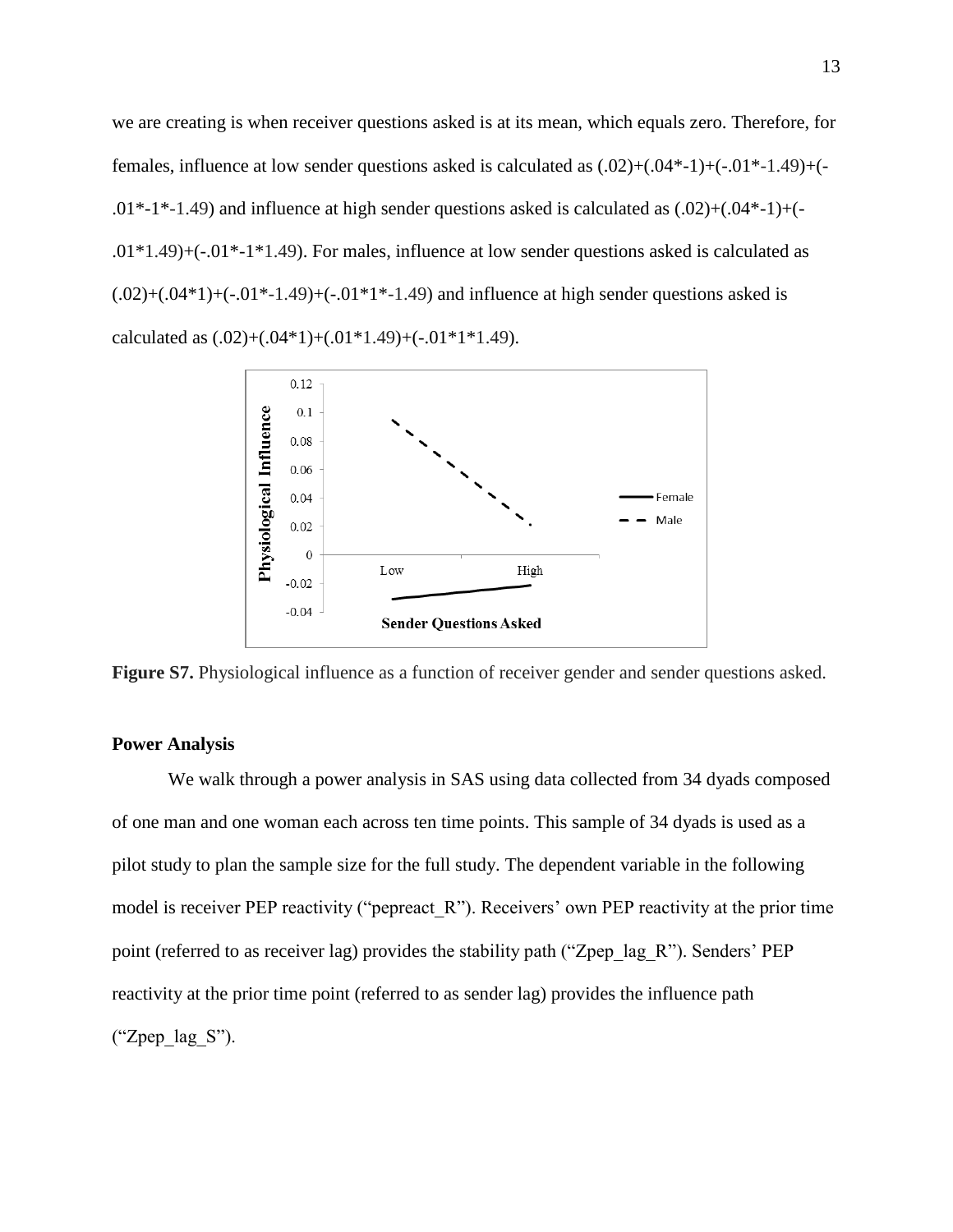The first step of the power analysis is to run the model one intends to use on the full sample of dyads on this pilot sample of 34 dyads. In Figure S8, we present this model. Note that for ease of presentation, we include only the stability and influence paths as fixed effects and estimate only a random stability path, but additional effects can be added to the model. "Dyad" is a unique identification number for each dyad, which is the same for each member of a dyad. "Obs id" is a unique identification number for each pair of observations that occur at the same time point for the same dyad. It is calculated as "time  $+$  nt(dyad-1)" where "time" represents the time point of the observation, "nt" is the number of time points, and "dyad" is the unique identification number for each dyad. "Gender\_class" is a variable representing gender, which is coded as -1 for females and 1 for males. "Male" is coded as 0 for females and 1 for males and "female" is coded as 0 for males and 1 for females. The receiver lag and sender lag variables have been standardized before conducting the analysis. The reason for this will become clear in the following step.

PROC MIXED COVTEST; CLASS dyad obs id gender class; MODEL pepreact  $R = Zpep \text{ lag } R Zpep \text{ lag } S / S$ ; RANDOM female\*Zpep lag R male\*Zpep lag S /SUB=dyad TYPE=vc; REPEATED gender class /TYPE=csh SUB=dyad\*obs id;  $RUN;$ 

Once the pilot data are analyzed, that information can be used to simulate data for 1000 hypothetical studies. In Figure S9, we show syntax for how to do this. In line 3, we chose an arbitrary number for the random number generator so that the simulation will output the same values every time. In lines 4 through 6, we specified the value for the intercept (line 4), the coefficient for receiver lag (line 5), and the coefficient for sender lag (line 6) that we obtained from the model in Figure S9. Note that the values in lines 4 through 6 are unstandardized. We

**Figure S8.** Syntax for Step 1 of the power analysis: conducting a two-level crossed model on a pilot sample of data.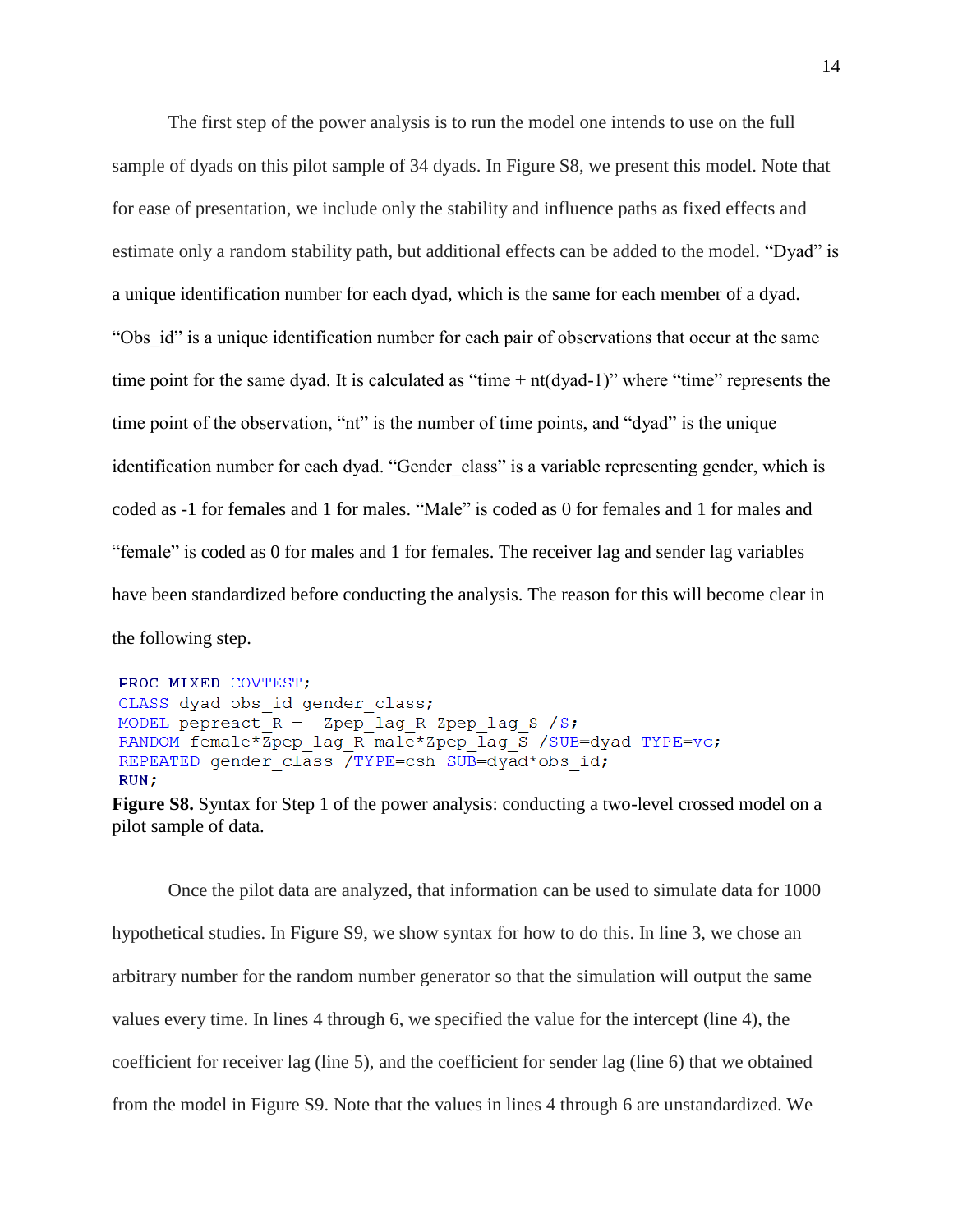specified the value for the random receiver lag slope in line 7 for women and in line 8 for men. We specified the residual variance for women in line 9 and for men in line 10. The common covariance is listed in line 11.

In line 12, we indicated the number of samples to be generated, and in line 14, we indicated the number of dyads for which we wish to obtain power estimates. Initially, we suggest using the same number of dyads and time points in one's pilot study to check the estimates, standard errors, and degrees of freedom obtained in the power analysis against the results obtained from the pilot study. This can help to identify mistakes in one's syntax at this stage of the power analysis. In lines 15 and 16, we created the unique receiver lag slopes for each dyad once for women and once for men. We indicated that there are two people per dyad in line 18, and in lines 19 through 24, we assigned those individuals to the appropriate value for the variables "gender class," "male," and "female."

In line 25, we specified that each person has ten time points of data (as in the pilot study). We chose numbers randomly from a standard normal distribution in lines 26 and 27 to be the receiver and sender lag variables. Because these numbers are selected from a standard normal distribution, we used standardized receiver and sender lag variables in the model conducted on the pilot data to ensure that our simulated data matches our pilot data as closely as possible. In lines 29 and 31, we generated a residual for women and men, and in lines 30 and 32, we specified the model, as used in Step 1 on the pilot data. Once this step has been completed, we recommend opening up the new file that has been generated (here it is called "example1") and checking that the data appear as you anticipated—for example, that there are 34 dyads per sample, 2 people per dyad, and 10 time points per person, with unique X1 and X2 values at each time point.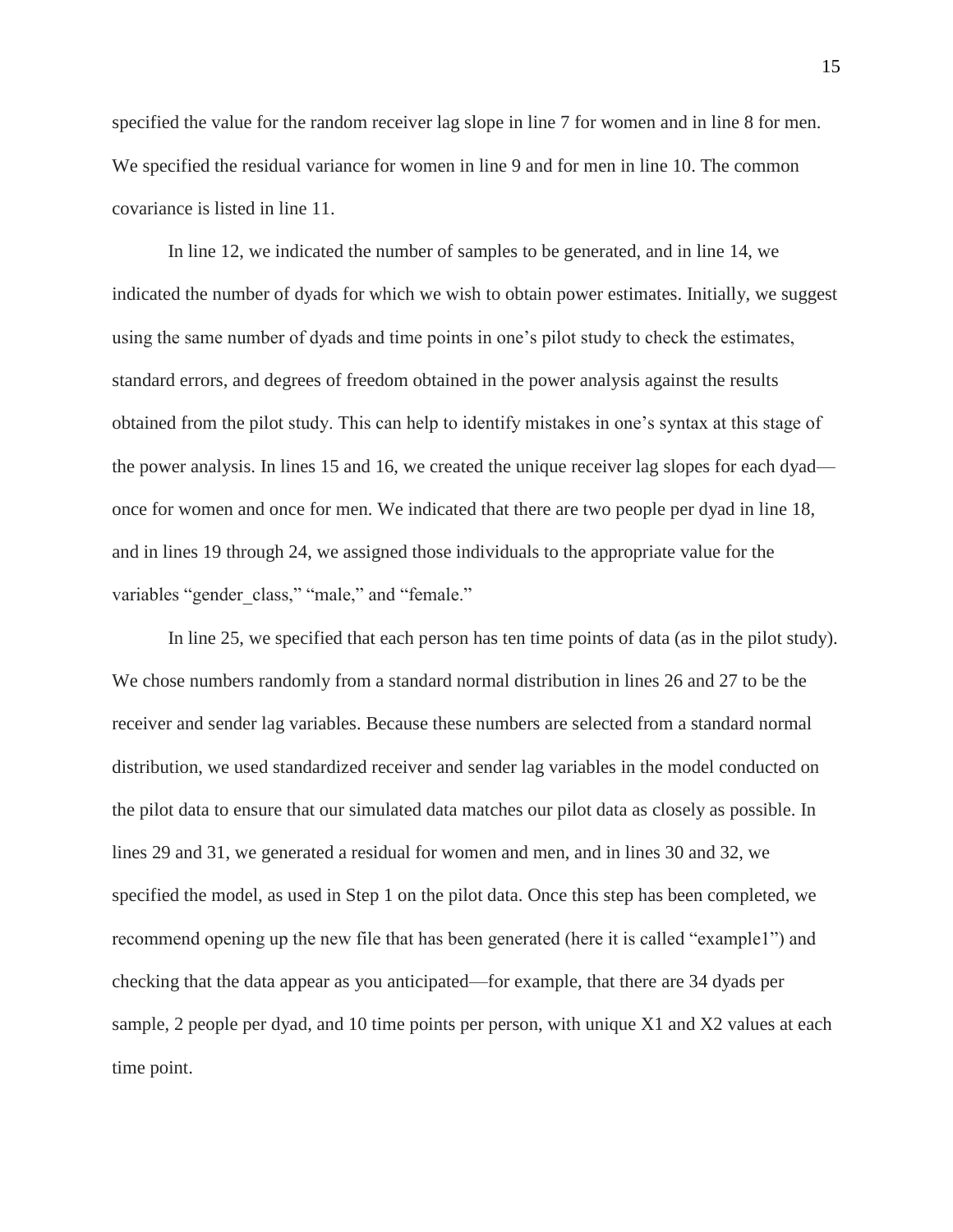```
DATA example1; (1)
 RETAIN SUBNUM; (2)
 RETAIN SEED 3888;
                     (3)RETAIN B0 -4.5354; (4)
 RETAIN B1 6.1527; (5)
 RETAIN B2 -0.2944; (6)
 RETAIN VSUBX1 F 1.4522, (7)
                  0.9626, (8)RETAIN VSUBX1 M
 RETAIN VRESID F 16.6288; (9)
 RETAIN VRESID M 14.5752; (10)
 RETAIN VCS 0.1990, (11)
 RETAIN SAMPLES 1000;
                        (12)DO SAMPLE=1 TO SAMPLES; (13)
       DO DYAD=1 TO 34:
                            (14)SUB X1 F=SQRT (VSUBX1 F) *RANNOR (SEED); (15)
          SUB X1 M=SORT (VSUBX1 M) *RANNOR (SEED); (16)
          SUB CS=SQRT (VCS) *RANNOR (SEED) ;
                                                  (17)DO PERSON = 1 to 2,
                                                  (18)IF PERSON = 1 THEN GENDER CLASS = -1; (19)
          IF PERSON = 2 THEN GENDER CLASS = 1; (20)
          IF PERSON = 1 THEN MALE = 0;
                                                 (21)IF PERSON = 2 THEN MALE = 1,
                                                 (22)IF PERSON = 1 THEN FEMALE = 1;
                                                 (23)IF PERSON = 2 THEN FEMALE = 0;
                                                 (24)DO TIME = 0 to 9;
                                                  (25)X1 = RANNOR (SEED);
                                                  (26)X2 = RANNOR (SEED);
                                                  (27)obs ID = TIME + (10*(DYAD-1));
                                                 (28)
          IF PERSON = 1 THEN RY F = SQRT (VRESID F) *RANNOR (SEED) ;
                                                                           (29)IF PERSON = 1 THEN Y = BO + (B1+SUB X1 \overline{F}) * X1+B2*X2+SUB CS+RY \overline{F}; (30)
          IF PERSON = 2 THEN RY M = SQRT (VRESID M) *RANNOR (SEED);
                                                                           (31)IF PERSON = 2 THEN Y = B0+(B1+SUB X1 M)*X1+B2*X2+SUB CS+RY M; (32)
  OUTPUT;
  END:END:END<sub>1</sub>END:
  RUN;
```
**Figure S9.** Syntax for Step 2 of the power analysis: simulating data for 1000 hypothetical studies.

Once the data have been simulated, Step 3 is to analyze each of those 1000 samples individually. We present syntax for this step in Figure S10. Note that the model directly replicates the model specified in the first step in Figure S8. Lines 9 and 10 of this syntax create two new data files—one with the results for the fixed effects for the analysis conducted on each sample and one with the results for the random effects for the analysis conducted on each sample.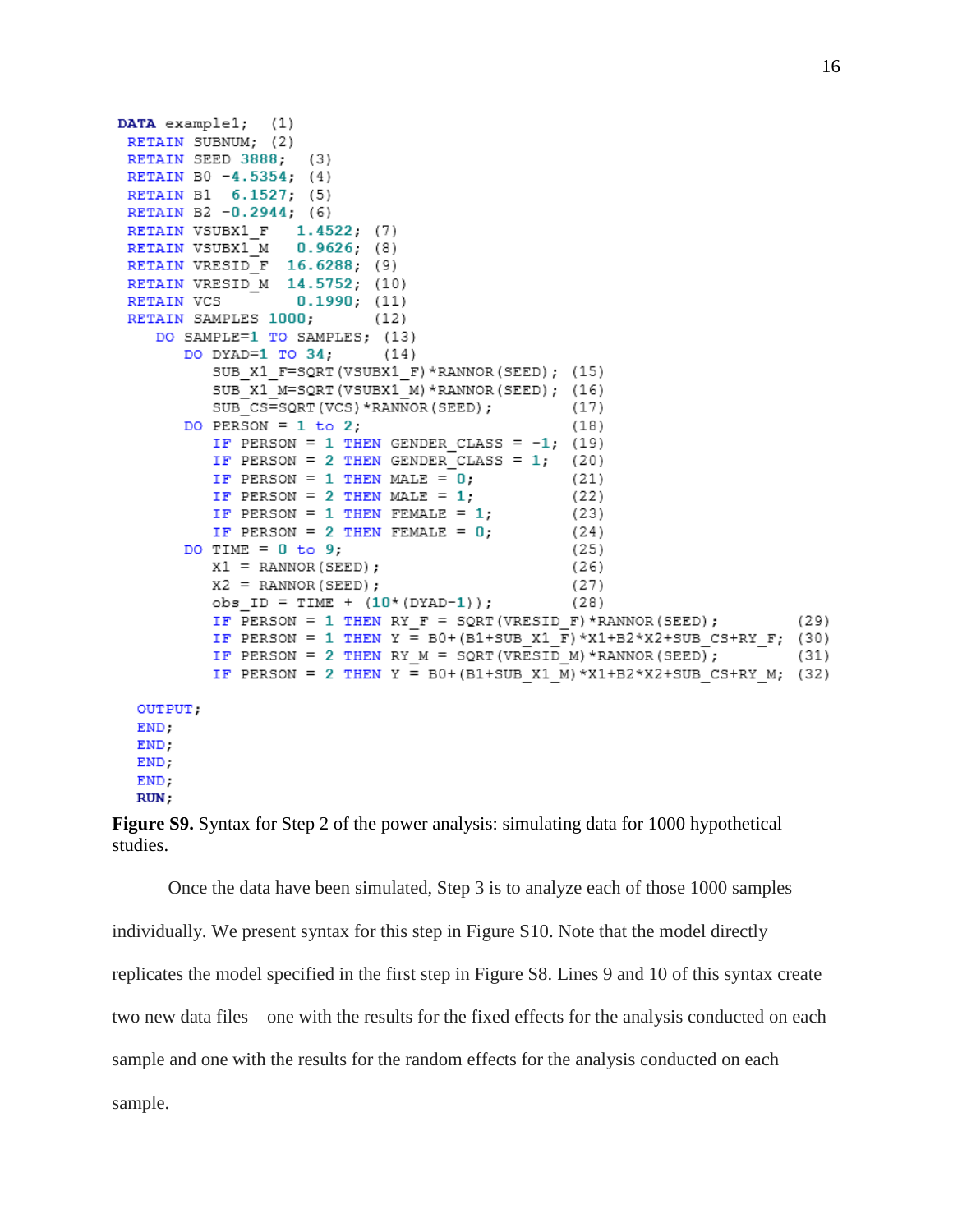```
ODS GRAPHICS OFF. (1)
ODS SELECT NONE; (2)
PROC MIXED DATA=example1 COVTEST; (3)
                                    (4)BY sample;
CLASS dyad obs id gender class;
                                   (5)MODEL Y = X1 \overline{X2} /S;
                                    (6)RANDOM female*X1 male*X1 /SUBJECT=dyad TYPE=vc;
                                                    (7)REPEATED gender class /TYPE=csh SUB=dyad*obs id;
                                                    (8)ODS OUTPUT SOLUTIONF=fixedeffects;
                                                    (9)ODS OUTPUT CovParms=randomeffects:
                                                    (10)RUN;
ODS SELECT ALL:
                   (11)(12)ODS GRAPHICS ON;
```
 $(13)$ 

ODS LISTING;

**Figure S10.** Syntax for Step 3 of the power analysis: analyzing the simulated data for the 1000 hypothetical studies.

The final step in this process is to go through the two new files created and count the number of times that an effect is significant (out of the 1000 samples). Syntax for this purpose is presented in Figure S11. Lines 1 through 6 provide syntax for looking at the fixed effects, and lines 7 through 16 provide syntax for looking at the random effects. For every two lines of syntax, SAS will output data that indicate the average estimate, standard error, degrees of freedom (for fixed effects), and the average amount of times an effect was significant. Figure S12 presents this output for X2 (produced by lines 5 and 6 of the syntax in Figure S11), which is the sender lag variable. The value in the "sig" line represents the power for the specified effect, given the parameters specified. In Figure S12, the power for detecting a significant effect of X2 is 48.10%, given the parameters specified.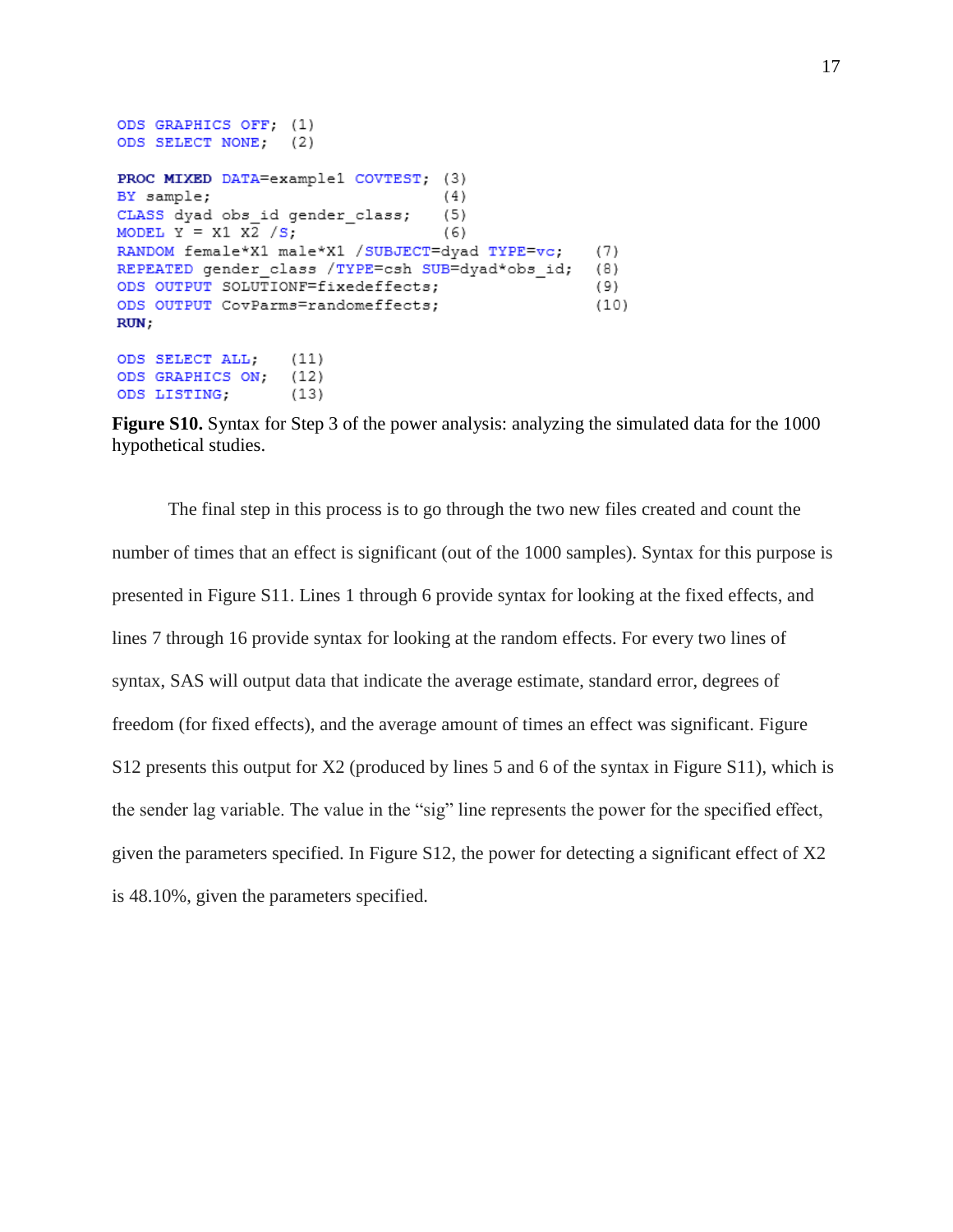```
data Intercept; set fixedeffects; if effect='Intercept'; if probt le .05 then
sig=1; else sig=0; run; (1)
proc means data=Intercept; var estimate stderr df sig; title 'Intercept';
run; (2)data X1; set fixedeffects; if effect='X1'; if probt le .05 then sig=1; else
sig=0; run; (3)
proc means data=X1; var estimate stderr df sig; title 'X1'; run; (4)
data X2; set fixedeffects; if effect='X2'; if probt le .05 then sig=1; else
sig=0; run; (5)proc means data=X2; var estimate stderr df sig; title 'X2'; run; (6)
data X1xFEMALE; set randomeffects; if CovParm='X1*FEMALE'; if probt le .05
then sig=1; else sig=0; run; (7)
proc means data=X1xFEMALE; var estimate sig; title 'X1*FEMALE'; run; (8)
data X1xMALE; set randomeffects; if CovParm='X1*MALE'; if probt le .05 then
sig=1; else sig=0; run; (9)
proc means data=X1xMALE; var estimate sig; title 'X1*MALE'; run; (10)
data Var1; set randomeffects; if CovParm='Var(1)'; if probt le .05 then
sig=1; else sig=0; run; (11)
proc means data=Var1; var estimate sig; title 'Var(1)'; run; (12)
data Var2; set randomeffects; if CovParm='Var(2)'; if probt le .05 then
sig=1; else sig=0; run; (13)
proc means data=Var2; var estimate sig; title 'Var(2)'; run; (14)
data CSH; set randomeffects; if CovParm='CSH'; if probt le .05 then sig=1;
else sig=0; run; (15)proc means data=CSH; var estimate sig; title 'CSH'; run; (16)
```
**Figure S11.** Syntax for Step 4 of the power analysis: counting the number of times each effect is significant.

## $X<sub>2</sub>$

#### **The MEANS Procedure**

| Variable   Label |                | N    | Mean                             | <b>Std Dev</b>        | <b>Minimum</b>                | Maximum   |
|------------------|----------------|------|----------------------------------|-----------------------|-------------------------------|-----------|
| Estimate         |                | 1000 | $-0.2981438 \mid 0.1547205 \mid$ |                       | -0.7639858                    | 0.1446644 |
| StdErr           | Standard Error | 1000 | 0.1550245 0.0059312              |                       | 0.1360999                     | 0.1754845 |
| DF               |                |      | 1000 610 0000000                 |                       | 0   610.0000000   610.0000000 |           |
| sig              |                | 1000 |                                  | 0.4810000   0.4998889 |                               | 1.0000000 |

**Figure S12.** SAS output from lines 5 and 6 of Figure S11 in Step 4 of the power analysis.

As noted before, when first conducting a power analysis on a sample of data, we suggest checking the estimates, standard errors, and degrees of freedom obtained in the power analysis against the results obtained from the pilot study to help identify errors in one's syntax. If the